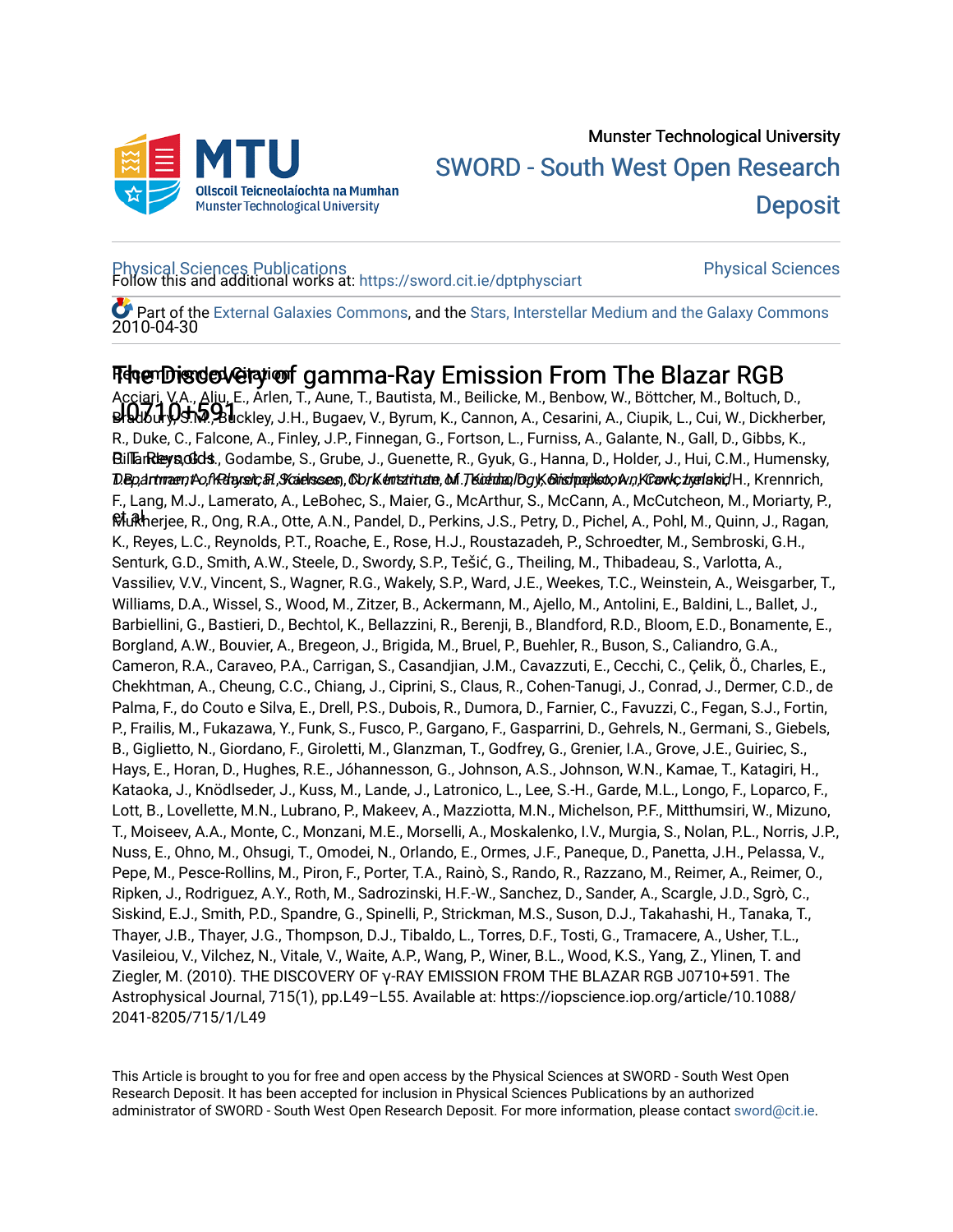## THE DISCOVERY OF *γ* -RAY EMISSION FROM THE BLAZAR RGB J0710+591

V. A. Acciari<sup>1</sup>, E. Aliu<sup>2</sup>, T. Arlen<sup>3</sup>, T. Aune<sup>4</sup>, M. Bautista<sup>5</sup>, M. Beilicke<sup>6</sup>, W. Benbow<sup>1</sup>, M. Böttcher<sup>7</sup>, D. Boltuch<sup>8</sup>, S. M. BRADBURY<sup>9</sup>, J. H. BUCKLEY<sup>6</sup>, V. BUGAEV<sup>6</sup>, K. BYRUM<sup>10</sup>, A. CANNON<sup>11</sup>, A. CESARINI<sup>12</sup>, L. CIUPIK<sup>13</sup>, W. CUI<sup>14</sup>, R. DICKHERBER<sup>6</sup>, C. DUKE<sup>15</sup>, A. FALCONE<sup>16</sup>, J. P. FINLEY<sup>14</sup>, G. FINNEGAN<sup>17</sup>, L. FORTSON<sup>13</sup>, A. FURNISS<sup>4</sup>, N. GALANTE<sup>1</sup>, D. Gall<sup>14</sup>, K. Gibbs<sup>1</sup>, G. H. Gillanders<sup>12</sup>, S. Godambe<sup>17</sup>, J. Grube<sup>11</sup>, R. Guenette<sup>5</sup>, G. Gyuk<sup>13</sup>, D. Hanna<sup>5</sup>, J. Holder<sup>8</sup>, C. M. Hui<sup>17</sup>, T. B. Humensky<sup>18</sup>, A. Imran<sup>19</sup>, P. Kaaret<sup>20</sup>, N. Karlsson<sup>13</sup>, M. Kertzman<sup>21</sup>, D. Kieda<sup>17</sup>, A. Konopelko<sup>22</sup>, H. Krawczynski<sup>6</sup>, F. Krennrich<sup>19</sup>, M. J. Lang<sup>12</sup>, A. Lamerato<sup>7</sup>, S. LeBohec<sup>17</sup>, G. Maier<sup>5,[81](#page-3-0)</sup>, S. McArthur<sup>6</sup>, A. McCann<sup>5</sup>, M. McCutcheon<sup>5</sup>, P. Moriarty<sup>23</sup>, R. Mukherjee<sup>2</sup>, R. A. Ong<sup>3</sup>, A. N. Otte<sup>4</sup>, D. Pandel<sup>20</sup>, J. S. Perkins<sup>1</sup>, D. Petry<sup>24</sup>, A. PICHEL<sup>25</sup>, M. POHL<sup>19,[82](#page-3-0)</sup>, J. QUINN<sup>11</sup>, K. RAGAN<sup>5</sup>, L. C. REYES<sup>26</sup>, P. T. REYNOLDS<sup>27</sup>, E. ROACHE<sup>1</sup>, H. J. ROSE<sup>9</sup>, P. ROUSTAZADEH<sup>7</sup>, M. SCHROEDTER<sup>19</sup>, G. H. SEMBROSKI<sup>14</sup>, G. DEMET SENTURK<sup>28</sup>, A. W. SMITH<sup>10</sup>, D. STEELE<sup>13,[83](#page-3-0)</sup>, S. P. SWORDY<sup>18</sup>, G. TEŠIĆ<sup>5</sup>, M. THEILING<sup>1</sup>, S. THIBADEAU<sup>6</sup>, A. VARLOTTA<sup>14</sup>, V. V. VASSILIEV<sup>3</sup>, S. VINCENT<sup>17</sup>, R. G. WAGNER<sup>10</sup>, S. P. WAKELY<sup>18</sup>, J. E. WARD<sup>11</sup>, T. C. WEEKES<sup>1</sup>, A. WEINSTEIN<sup>3</sup>, T. WEISGARBER<sup>18</sup>, D. A. WILLIAMS<sup>4</sup>, S. WISSEL<sup>18</sup>, M. WOOD<sup>3</sup>, B. ZITZER<sup>14</sup>, M. Ackermann<sup>29</sup>, M. Ajello<sup>29</sup>, E. Antolini<sup>30,31</sup>, L. Baldini<sup>32</sup>, J. Ballet<sup>33</sup>, G. Barbiellini<sup>34,35</sup>, D. Bastieri<sup>36,37</sup>, K. Bechtol<sup>29</sup>, R. Bellazzini<sup>32</sup>, B. Berenji<sup>29</sup>, R. D. Blandford<sup>29</sup>, E. D. Bloom<sup>29</sup>, E. Bonamente<sup>30,31</sup>, A. W. Borgland<sup>29</sup>, A. BOUVIER<sup>29</sup>, J. BREGEON<sup>32</sup>, M. BRIGIDA<sup>38, 39</sup>, P. BRUEL<sup>40</sup>, R. BUEHLER<sup>29</sup>, S. BUSON<sup>36</sup>, G. A. CALIANDRO<sup>41</sup>, R. A. CAMERON<sup>29</sup>, P. A. CARAVEO<sup>42</sup>, S. CARRIGAN<sup>37</sup>, J. M. CASANDJIAN<sup>33</sup>, E. CAVAZZUTI<sup>43</sup>, C. CECCHI<sup>30,31</sup>, Ö. ÇELIK<sup>44,45,46</sup>, E. CHARLES<sup>29</sup>, A. CHEKHTMAN<sup>47,48</sup>, C. C. CHEUNG<sup>47,49</sup>, J. CHIANG<sup>29</sup>, S. CIPRINI<sup>31</sup>, R. CLAUS<sup>29</sup>, J. COHEN-TANUGI<sup>50</sup>, J. CONRAD<sup>51,52,[84](#page-3-0)</sup>, C. D. DERMER<sup>47</sup>, F. DE PALMA<sup>38,39</sup>, E. DO COUTO E SILVA<sup>29</sup>, P. S. DRELL<sup>29</sup>, R. DUBOIS<sup>29</sup>, D. DUMORA<sup>53,54</sup>, C. FARNIER<sup>50</sup>, C. Favuzzi38*,*39, S. J. Fegan40, P. Fortin40, M. Frailis55*,*56, Y. Fukazawa57, S. Funk29, P. Fusco38*,*39, F. Gargano39, D. Gasparrini43, N. Gehrels44, S. Germani30*,*31, B. Giebels40, N. Giglietto38*,*39, F. Giordano38*,*39, M. Giroletti58, T. GLANZMAN<sup>29</sup>, G. GODFREY<sup>29</sup>, I. A. GRENIER<sup>33</sup>, J. E. GROVE<sup>47</sup>, S. GUIRIEC<sup>59</sup>, E. HAYS<sup>44</sup>, D. HORAN<sup>40</sup>, R. E. HUGHES<sup>60</sup>, G. JÓHANNESSON<sup>29</sup>, A. S. JOHNSON<sup>29</sup>, W. N. JOHNSON<sup>47</sup>, T. KAMAE<sup>29</sup>, H. KATAGIRI<sup>57</sup>, J. KATAOKA<sup>61</sup>, J. KNÖDLSEDER<sup>62</sup>, M. KUSS<sup>32</sup>, J. Lande29, L. Latronico32, S.-H. Lee29, M. Llena Garde51*,*52, F. Longo34*,*35, F. Loparco38*,*39, B. Lott53*,*54, M. N. Lovellette<sup>47</sup>, P. Lubrano<sup>30,31</sup>, A. Makeev<sup>47,48</sup>, M. N. Mazziotta<sup>39</sup>, P. F. Michelson<sup>29</sup>, W. Mitthumsiri<sup>29</sup>, T. Mizuno<sup>57</sup>, A. A. Moiseev<sup>45,63</sup>, C. Monte<sup>38,39</sup>, M. E. Monzani<sup>29</sup>, A. Morselli<sup>64</sup>, I. V. Moskalenko<sup>29</sup>, S. Murgia<sup>29</sup>, P. L. NOLAN<sup>29</sup>, J. P. NORRIS<sup>65</sup>, E. NUSS<sup>50</sup>, M. OHNO<sup>66</sup>, T. OHSUGI<sup>67</sup>, N. OMODEI<sup>29</sup>, E. ORLANDO<sup>68</sup>, J. F. ORMES<sup>65</sup>, D. PANEQUE<sup>29</sup>, J. H. PANETTA<sup>29</sup>, V. PELASSA<sup>50</sup>, M. PEPE<sup>30,31</sup>, M. PESCE-ROLLINS<sup>32</sup>, F. PIRON<sup>50</sup>, T. A. PORTER<sup>29</sup>, S. RAINO<sup>38,39</sup>, R. RANDO<sup>36,37</sup>, M. Razzano<sup>32</sup>, A. Reimer<sup>69,29</sup>, O. Reimer<sup>69,29</sup>, J. Ripken<sup>51,52</sup>, A. Y. Rodriguez<sup>41</sup>, M. Roth<sup>70</sup>, H. F.-W. Sadrozinski<sup>71</sup>, D. SANCHEZ<sup>40</sup>, A. SANDER<sup>60</sup>, J. D. SCARGLE<sup>72</sup>, C. SGRO<sup>32</sup>, E. J. SISKIND<sup>73</sup>, P. D. SMITH<sup>60</sup>, G. SPANDRE<sup>32</sup>, P. SPINELLI<sup>38,39</sup>, M. S. STRICKMAN<sup>47</sup>, D. J. SUSON<sup>74</sup>, H. TAKAHASHI<sup>67</sup>, T. TANAKA<sup>29</sup>, J. B. THAYER<sup>29</sup>, J. G. THAYER<sup>29</sup>, D. J. THOMPSON<sup>44</sup>, L. TIBALDO<sup>33,36,37,[85](#page-3-0)</sup>, D. F. TORRES<sup>41,75</sup>, G. TOSTI<sup>30,31</sup>, A. TRAMACERE<sup>29,76,77</sup>, T. L. USHER<sup>29</sup>, V. VASILEIOU<sup>45,46</sup>, N. VILCHEZ<sup>62</sup>, V. VITALE<sup>64,78</sup>, A. P. WAITE<sup>29</sup>, P. WANG<sup>29</sup>, B. L. WINER<sup>60</sup>, K. S. WOOD<sup>47</sup>, Z. YANG<sup>51,52</sup>, T. YLINEN<sup>52,79,80</sup>, AND M. ZIEGLER<sup>71</sup> <sup>1</sup> Fred Lawrence Whipple Observatory, Harvard-Smithsonian Center for Astrophysics, Amado, AZ 85645, USA; [jperkins@cfa.harvard.edu](mailto:jperkins@cfa.harvard.edu) <sup>2</sup> Department of Physics and Astronomy, Barnard College, Columbia University, NY 10027, US <sup>3</sup> Department of Physics and Astronomy, University of California, Los Angeles, CA 90095, USA<br>
<sup>4</sup> Santa Cruz Institute for Particle Physics and Department of Physics, University of California, Santa Cruz, CA 95064, USA<br> <sup>14</sup> Department of Physics, Purdue University, West Lafayette, IN 47907, USA<br><sup>15</sup> Department of Physics, Grinnell College, Grinnell, IA 50112-1690, USA<br><sup>15</sup> Department of Astronomy and Astrophysics, 525 Davey Lab, Pennsyl <sup>22</sup> Department of Physics, Pittsburg State University, 1701 South Broadway, Pittsburg, KS 66762, USA<br><sup>23</sup> Department of Life and Physical Sciences, Galway-Mayo Institute of Technology, Dublin Road, Galway, Republic of Ir

Laboratory, Stanford University, Stanford, CA 94305, USA <sup>30</sup> Istituto Nazionale di Fisica Nucleare, Sezione di Perugia, I-06123 Perugia, Italy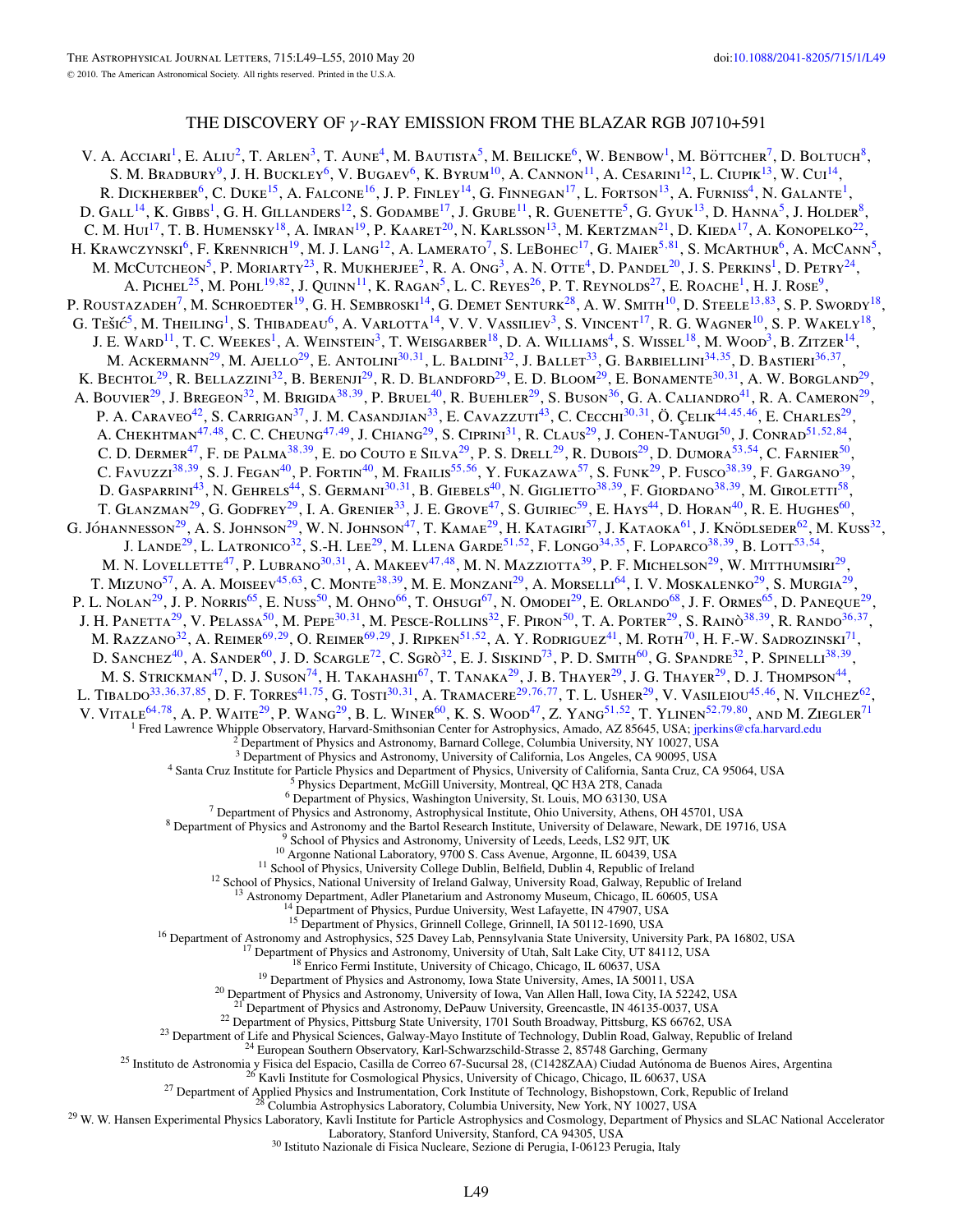#### L50 ACCIARI ET AL. Vol. 715

<sup>31</sup> Dipartimento di Fisica, Università degli Studi di Perugia, I-06123 Perugia, Italy<br><sup>32</sup> Istituto Nazionale di Fisica Nucleare, Sezione di Pisa, I-56127 Pisa, Italy<br><sup>32</sup> Istituto Nazionale di Fisica Nucleare, Sezione d <sup>42</sup> NAP-Leituto di Astrofisica Spariale relista e Fisica Cosmica, 120133 Milano, Italy<br><sup>42</sup> Agenzia Spariale Italiana (ASI) Science Data Center, 1-00044 Fraecaii (Roma), Italy<br><sup>42</sup> Agenzia Spariale Italiana (ASI) Science <sup>65</sup> Department of Physics and Astronomy, University of Denver, Denver, CO 80208, USA<br><sup>66</sup> Institute of Space and Astronautical Science, JAXA, 3-1-1 Yoshinodai, Sagamihara, Kanagawa 229-8510, Japan<br><sup>67</sup> Hiroshima Astrophy <sup>72</sup> Space Sciences Division, NASA Ames Research Center, Moffett Field, CA 94035-1000, USA<br><sup>73</sup> NYCB Real-Time Computing Inc., Lattingtown, NY 11560-1025, USA<br><sup>74</sup> Department of Chemistry and Physics, Purdue University Ca

<sup>80</sup> School of Pure and Applied Natural Sciences, University of Kalmar, SE-391 82 Kalmar, Sweden

*Received 2010 March 12; accepted 2010 April 21; published 2010 April 30*

#### ABSTRACT

The high-frequency-peaked BL Lacertae object RGB J0710+591 was observed in the very high-energy (VHE; *E >* 100 GeV) wave band by the VERITAS array of atmospheric Cherenkov telescopes. The observations, taken between 2008 December and 2009 March and totaling 22.1 hr, yield the discovery of VHE gamma rays from the source. RGB J0710+591 is detected at a statistical significance of 5.5 standard deviations (5.5 $\sigma$ ) above the background, corresponding to an integral flux of  $(3.9 \pm 0.8) \times 10^{-12}$  cm<sup>-2</sup> s<sup>-1</sup> (3% of the Crab Nebula's flux) above 300 GeV. The observed spectrum can be fit by a power law from 0.31 to 4.6 TeV with a photon spectral index of  $2.69 \pm 0.26$ <sub>stat</sub>  $\pm 0.20$ <sub>sys</sub>. These data are complemented by contemporaneous multiwavelength data from the *Fermi* Large Area Telescope, the *Swift* X-ray Telescope, the *Swift* Ultra-Violet and Optical Telescope, and the Michigan–Dartmouth–MIT observatory. Modeling the broadband spectral energy distribution (SED) with an equilibrium synchrotron self-Compton model yields a good statistical fit to the data. The addition of an external-Compton component to the model does not improve the fit nor brings the system closer to equipartition. The combined *Fermi* and VERITAS data constrain the properties of the high-energy emission component of the source over 4 orders of magnitude and give measurements of the rising and falling sections of the SED.

*Key words:* BL Lacertae objects: individual (RGB J0710+591, VER J0710+591) – gamma rays: galaxies *Online-only material:* color figure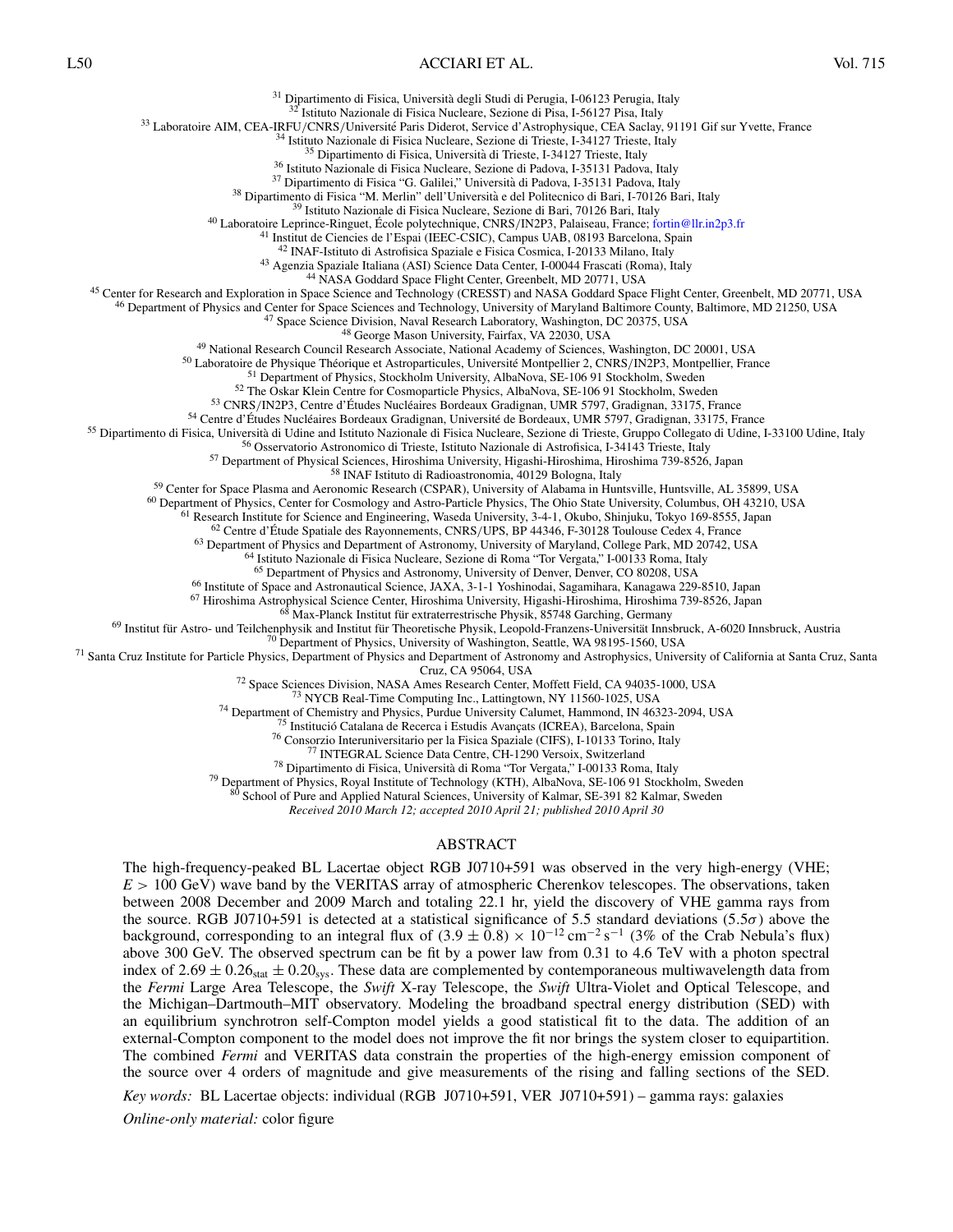#### 1. INTRODUCTION

<span id="page-3-0"></span>RGB J0710+591 was originally discovered by *HEAO* A-1 (Wood et al. [1984\)](#page-7-0); it is a BL Lac object located at a redshift of *z* = 0*.*125 (Giommi et al. [1991\)](#page-6-0). *Hubble Space Telescope* observations of this blazar show a fully resolved diskless galaxy that can be modeled using an elliptical profile with a nuclear point source (Scarpa et al. [2000\)](#page-7-0). In addition, RGB J0710+591 is found to have an optical "compact companion" located at a distance of 1*.* 4 (3.5 kpc) from the core of the active galactic nucleus. The nature of this companion is unknown, but it could be a foreground star or an unresolved faint galaxy. It is, however, too luminous for a globular cluster (Falomo et al. [2000\)](#page-6-0) and is not seen in radio (Giroletti et al. [2004\)](#page-6-0).

Blazars are characterized by spectral energy distributions (SEDs) consisting of two peaks, the low-energy peak arising from synchrotron emission and the high-energy (HE) peak from either leptonic or hadronic interactions (for a review of the emission mechanisms in blazars, see Böttcher [2007\)](#page-6-0). Depending on the location of the low-energy peak, BL Lac objects are classified as being high-frequency-peaked (HBL;  $v_{\text{peak}} \sim 10^{16} - 10^{18}$  Hz), intermediate-frequency-peaked (IBL; *<sup>ν</sup>*peak <sup>∼</sup> 1015–1016 Hz), or low-frequency-peaked (LBL; *<sup>ν</sup>*peak <sup>∼</sup>  $10^{13} - 10^{15}$  Hz). The location of the low-energy SED peak of RGB J0710+591 (identified as EXO 0706.1+5913 in the following reference) is higher than  $\sim 10^{18}$  Hz (Nieppola et al. [2006\)](#page-7-0), clearly identifying it as an HBL.

RGB J0710+591 is a well-known HBL featured in many catalogs, but it was not detected in the HE  $(E > 100 \text{ MeV})$ band by the EGRET instrument on the Compton Gamma-ray Observatory. In the very high-energy (VHE; *E >* 100 GeV) band, the Whipple 10 m imaging atmospheric Cherenkov telescope (IACT) reported several flux upper limits for observations taken in different epochs: (0.91, 1.69, 3.58, and 4.29)  $\times 10^{-12}$  cm<sup>-2</sup> s<sup>-1</sup> (99.9% confidence level) above (350, 350, 500, and 400 GeV), respectively, corresponding to (8.7%, 16.1%, 52.4%, and 45.9%) of the Crab Nebula's flux (Horan et al. [2004\)](#page-7-0). The HEGRA IACT system reported a flux upper limit above 1.08 TeV of  $0.91 \times 10^{-12}$  cm<sup>-2</sup> s<sup>-1</sup> (99% confidence level) corresponding to 6% of the Crab Nebula's flux (Aharonian et al. [2004\)](#page-6-0).

There are several compelling reasons to study RGB J0710+ 591 in the MeV–TeV energy range. Due to the hardness of its X-ray spectrum, the HE peak is expected to be located in an ideal location for HE and VHE observations. There are both leptonic (Ghisellini & Madau [1996;](#page-6-0) Böttcher & Chiang  $2002$ ) and hadronic models (Aharonian [2000;](#page-6-0) Mücke et al. [2003\)](#page-7-0) that explain the photon-production mechanism of the HE peak. The continuous measurement of the SED from MeV to TeV energies is vital to constrain certain aspects of the emission models and to perhaps exclude some of them entirely. For example, some leptonic models appear harder at HEs than hadronic models. At VHE energies, photons interact via pair-production with the infrared component of the extragalactic background light

 $82$  Current address: Institut für Physik und Astronomie, Universität Potsdam, 14476 Potsdam-Golm, Germany; DESY, Platanenallee 6, 15738 Zeuthen, Germany.

(EBL; Gould & Schréder  $1967$ ). This causes a decrease in the observed flux and a softening of the observed spectrum. Thus, extragalactic objects at moderate redshifts with reasonably hard VHE spectra are ideal candidates to indirectly study the history of the EBL and its SED, particularly in the optical to far infrared (see, e.g., Aharonian et al. [2007\)](#page-6-0).

VHE *γ* -ray emission from RGB J0710+591 was discovered by VERITAS during the 2008–2009 observing season (Ong et al. [2009\)](#page-7-0). Following this, the VERITAS collaboration initiated a multiwavelength (MWL) observation campaign that included the participation of the *Fermi* Large Area Telescope (LAT) in HE *γ* -rays, the *Swift* X-ray Telescope (XRT) in X-rays, and the *Swift* Ultra-Violet and Optical Telescope (UVOT) and the Michigan–Dartmouth–MIT (MDM) observatory in optical. The resulting MWL SED spans 13 decades in energy.

#### 2. VERITAS OBSERVATIONS

VERITAS is an array of four 12 m IACTs located in southern Arizona at the F. L. Whipple Observatory (Weekes et al. [2002;](#page-7-0) Holder et al. [2008\)](#page-6-0). VERITAS has an energy resolution of  $\sim$ 15% between 100 GeV and 30 TeV, an angular resolution of ∼0*.* ◦1 (68% containment) per event, and a field of view (FoV) of 3*.* ◦5. VERITAS can detect a source with a flux of 1% of the Crab in *<*50 hr, while a 5% Crab Nebula flux source is detected in ∼2*.*5 hr. These specifications are valid for the data taken during this campaign; the VERITAS array was subsequently upgraded, resulting in a significant improvement in sensitivity (Perkins et al. [2009\)](#page-7-0).

RGB J0710+591 was observed with VERITAS from 2008 December to 2009 March during astronomical darkness and partial moonlight for a total time of 34.9 hr. Approximately 30% of these observations are rejected due to poor weather or hardware-related problems with the majority rejected due to weather, resulting in 22.1 hr of exposure (livetime corrected). The average zenith angle of the observations is 30◦. The VERITAS data are calibrated and cleaned as described in Daniel et al. [\(2008\)](#page-6-0). After calibration, several noise-reducing selection criteria (cuts) are made, including rejecting those events where only the two closest-spaced telescopes participated in the trigger. The VERITAS standard analysis consists of stereo parameterization using a moment analysis (Hillas [1985\)](#page-6-0) and following this, scaled parameters are used for event selection (Aharonian et al. [1997;](#page-6-0) Krawczynski et al. [2006\)](#page-7-0). This selection is based on a set of cuts that are a priori optimized using data taken on the Crab Nebula where the *γ* -ray excess has been scaled by 0.01 to account for weaker sources like RGB J0710+591. VERITAS observed RGB J0710+591 in "wobble" mode, where the center of the FoV is offset by  $0^\circ$ . from the blazar, to allow for simultaneous source and background measurements (Berge et al. [2007\)](#page-6-0). The reflected region model (Aharonian et al. [2001\)](#page-6-0) is used to calculate the background events from several off-source regions. A total of 576 on-source events are observed from the direction of RGB J0710+591 and 3890 are seen in the background regions. Depending on the pointing direction either eight or nine background regions are used resulting in a final  $\alpha$  of 0.115 (here  $\alpha$  is the ratio of the areas of the on- and off-source regions). This results in an excess of 129 events. This excess has a statistical significance of 5.5 standard deviations  $(\sigma)$  and corresponds to an integral flux of  $(3.9 \pm 0.8) \times 10^{-12}$  cm<sup>-2</sup> s<sup>-1</sup> (3% of the Crab Nebula's flux) above 300 GeV. There is no evidence for variability during these observations (a fit of the light curve to a constant flux yields a reduced chi-squared value of 0.21). The excess is

<sup>81</sup> Current address: DESY, Platanenallee 6, 15738 Zeuthen, Germany.

<sup>83</sup> Current address: Los Alamos National Laboratory, MS H803, Los Alamos, NM 87545, USA.

<sup>&</sup>lt;sup>84</sup> Royal Swedish Academy of Sciences Research Fellow, funded by a grant from the K. A. Wallenberg Foundation.

<sup>&</sup>lt;sup>85</sup> Partially supported by the International Doctorate on Astroparticle Physics (IDAPP) program.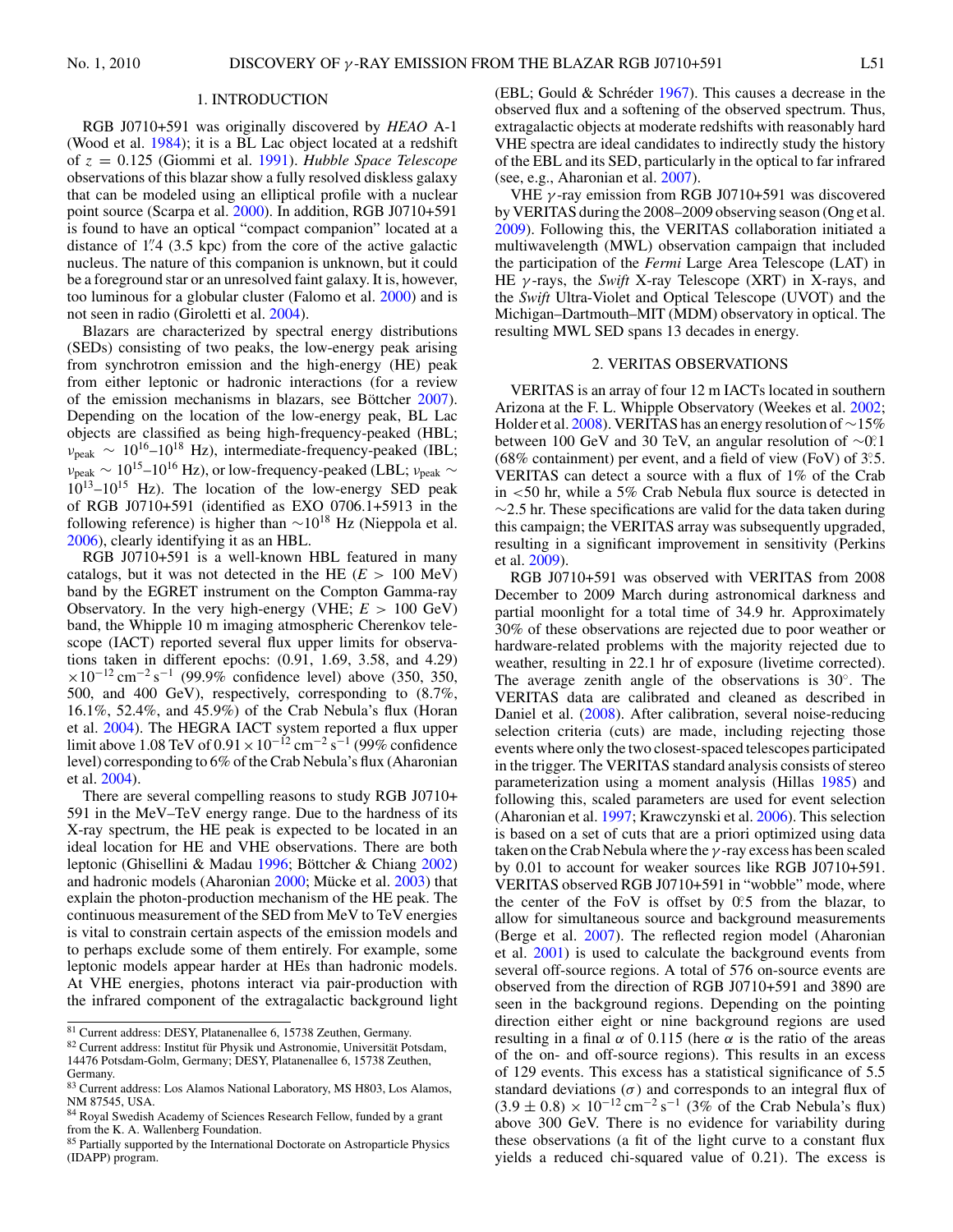

**Figure 1.** Distribution of  $θ^2$  for on-source VHE events (point, shaded region) from observations of RGB J0710+591.  $θ$  is the distance from the source location to the event location. The dashed line represents the location of the cut on  $\theta^2$  applied to the data. The  $\theta^2$  cut retains events which lie to the left of the line.

**Table 1** The VERITAS Spectral Bins

| $E_{\text{low}}$<br>(TeV) | $E_{\text{high}}$<br>(TeV) | Flux<br>$\rm (cm^{-2} \ TeV^{-1} \ s^{-1})$ | <b>Flux Error</b><br>$\rm (cm^{-2} \ TeV^{-1} \ s^{-1})$ | Excess  | Sig.<br>$(\sigma)$ |
|---------------------------|----------------------------|---------------------------------------------|----------------------------------------------------------|---------|--------------------|
| 0.31                      | 0.53                       | $8.9 \times 10^{-12}$                       | $3.6 \times 10^{-12}$                                    | 29.9    | 2.7                |
| 0.53                      | 0.92                       | $2.4 \times 10^{-12}$                       | $7.7 \times 10^{-13}$                                    | 32.9    | 3.5                |
| 0.92                      | 1.6                        | $7.3 \times 10^{-13}$                       | $2.2 \times 10^{-13}$                                    | 24.3    | 3.9                |
| 1.6                       | 2.7                        | $8.6 \times 10^{-14}$                       | $5.6 \times 10^{-14}$                                    | 6.07    | 1.7                |
| 2.7                       | 4.6                        | $3.1 \times 10^{-14}$                       | $2.0 \times 10^{-14}$                                    | 4.25    | 2.0                |
| 4.6                       | 7.9                        | $7.4 \times 10^{-15}$                       | 99% upper limit                                          | $-0.26$ | $-0.23$            |

**Notes.** "*E*low" and "*E*high" are the low- and high-energy bounds; "Flux" is the differential flux; "Excess" is the number of excess events; "Sig." is the significance of the bin.

point like and is located at  $0.07^{\circ}10^{\circ}26.4 \pm 2.4^{\circ}_{stat}$ ,  $59^{\circ}09'00'' \pm 2.4^{\circ}_{stat}$ 36 stat (J2000, see Figure 2; the systematic uncertainty in the pointing is  $90''$ ) which is  $49''$  away from the location of RGB J0710+591 (07<sup>h</sup>10<sup>m</sup>30.07, 59°08′20′.5) measured by the Very Large Array (VLA) at 5 GHz (Laurent-Muehleisen et al. [1999\)](#page-7-0). The VERITAS source name is VER J0710+591. The  $\theta^2$  distributions for the on-source and background regions are shown in Figure 1 (here,  $\theta$  is the distance between the source location and the location of an event). The photon energy spectrum can be fit by a simple power law  $\left(\frac{dN}{dE}\right)$  $I(E/E_0)^{-\Gamma}$ ,  $E_0 = 1$  TeV) with photon index  $\Gamma_{\text{VHE}} = 2.69 \pm 1.00$  $0.26<sub>stat</sub> \pm 0.20<sub>sys</sub>$  (see Table 1 for the spectral points). The fit yields a  $\chi^2$  per degree of freedom of  $\chi^2$ /dof = 1.3/3.

#### 3. *FERMI* OBSERVATIONS

The *Fermi* LAT is a pair-conversion gamma-ray detector sensitive to photons in the energy range from below 20 MeV to more than 300 GeV (Atwood et al. [2009\)](#page-6-0). The LAT data for this analysis were taken between 2008 August 4 and 2009 August 4. The data are analyzed using the standard likelihood tools distributed with the Science Tools v9r15p3 package available from the *Fermi* Science Support Center.<sup>86</sup> Only events having the highest probability of being photons, those in the "diffuse" class, are used. To limit contamination by Earth albedo gamma rays which are produced by cosmic rays interacting with the upper atmosphere, only events with zenith angles *<*105◦ are selected. Events with energy between 100 MeV and 300 GeV and within a circular region of 10◦ radius centered on the VLA



**Figure 2.** Smoothed VHE significance map of RGB J0710+591 from the VERITAS observations. The VLA location of the blazar is shown as a star. The solid circle is centered at the best fit location of the excess emission in the VERITAS data; the radius of the circle is the sum of the statistical and systematic uncertainties. The dashed circle is the best fit plus a 95% containment radius of 2*.* 7 to the *Fermi* LAT data. Both locations are consistent with the VLA position of RGB J0710+591. The VERITAS point-spread function (PSF) is shown in the top right corner.

(A color version of this figure is available in the online journal.)

coordinates of RGB J0710+591 are analyzed with an unbinned maximum likelihood method (Cash [1979;](#page-6-0) Mattox et al. [1996\)](#page-7-0). The background emission is modeled using a Galactic diffuse emission model and an isotropic component.<sup>87</sup> The fluxes are determined using the post-launch instrument response functions P6\_V3\_DIFFUSE.

A point source is detected with a significance of more than eight standard deviations. The best-fit position  $(07^h10^m37^s,$  $59^{\circ}09'32''$ ) has a 95% containment radius of 2.<sup>7</sup> and is statistically consistent with the VLA coordinates of RGB J0710+591 (see Figure 2). The highest energy photon associated with the source has an energy of 75 GeV. The time-averaged *Fermi* spectrum is fit by a power law for which  $I = 1.43 \pm 0.35_{stat} \pm 1.43$ 

<sup>87</sup> <http://fermi.gsfc.nasa.gov/ssc/data/access/lat/BackgroundModels.html>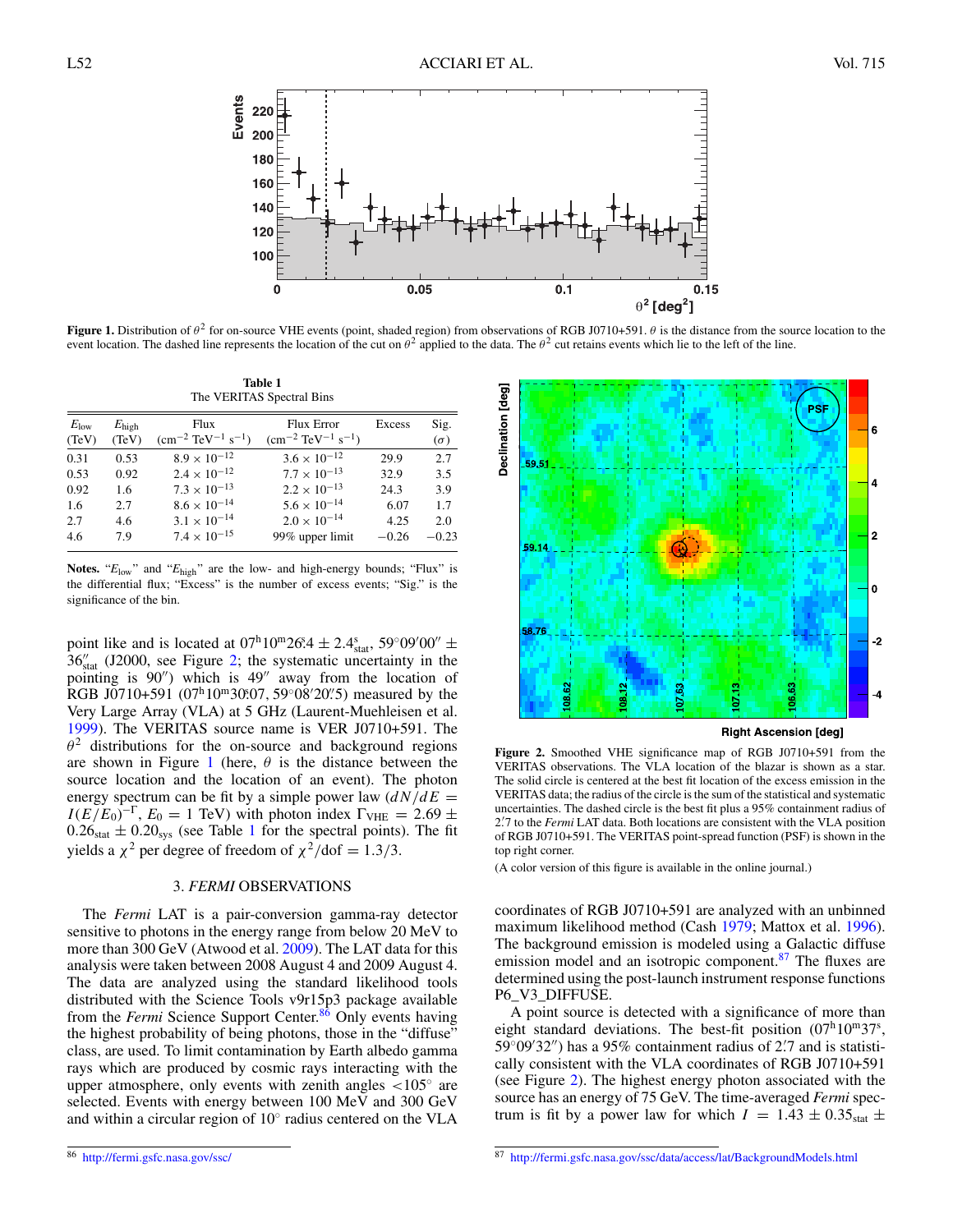$0.10_{sys} \times 10^{-14} \text{ cm}^{-2} \text{s}^{-1} \text{ MeV}^{-1}$ ,  $\Gamma_{HE} = 1.46 \pm 0.17_{stat} \pm 0.05$  $0.05_{\rm sys}$ , and  $E_0 = 8.8$  GeV is the energy at which the correlation between the fit values of I and  $\Gamma_{\text{HE}}$  is minimized. The spectral index reported in the 1FGL catalog (Abdo et al. [2010\)](#page-6-0) for this source is  $1.28 \pm 0.21_{stat}$ . The discrepancy between that result and the result reported here can be explained by the different energy range considered in the likelihood model of the source: 100 MeV–100 GeV for the catalog analysis, 100 MeV–300 GeV for the present analysis. The lack of photons above 75 GeV carries information that is important for the fit results. No evidence for variability is detected.

### 4. *SWIFT* OBSERVATIONS

A total of seven *Swift* (Gehrels et al. [2004\)](#page-6-0) XRT and UVOT observations of RGB J0710+591 were performed between 2009 February 20 and 2009 March 2 (observation identifications 00031356001 through 00031356007). The total XRT observation time is 15.2 ks while the total UVOT observation time is 14.8 ks. The *Swift* XRT data are analyzed with HEAsoft 6.5 using the most recent calibration files. The first three XRT observations in photon-counting mode have source count rates of  $\sim$ 0.7–1.5 counts s<sup>-1</sup>, resulting in significant photon pile-up in the core of the point-spread function (PSF), which occurs for rates > 0.5 counts s<sup>-1</sup>. The photon pile-up is avoided by using an annular region with inner radius ranging from 2 to 7 pixels and an outer radius of 30 pixels (47*.* 2) to extract the source counts. Background counts are extracted from a 40 pixel radius circle in a source-free region. For the last four XRT observations in windowed-timing mode, source counts are extracted from a rectangular region of 40 by 20 pixels high, with background counts extracted from a nearby source-free rectangular region of equivalent size. Evidence for marginal flux variability between the *Swift* XRT observations is indicated by a probability of 0.004 for a fit of a constant flux. The time-averaged XRT data can be fit with an absorbed power-law model where the hydrogen column density  $N_H$  is fixed at  $4.4 \times 10^{20}$  cm<sup>-2</sup> (Kalberla et al. [2005\)](#page-7-0), resulting in a combined spectrum with a photon index of  $1.86 \pm 0.01$ , with a  $\chi^2$ /dof = 371/303. This hard spectrum is consistent with a synchrotron peak above 10 keV, as can be inferred from the radio to X-ray SED generated from archival data, including an EXOSAT detection (Giommi et al. [1995\)](#page-6-0).

*Swift* UVOT (Roming et al. [2005\)](#page-7-0) data are presented in the six bands of *v*, *b*, *u*, *uvm*1, *uvm*2, and *uvw*2. The UVOTSOURCE tool is used to extract counts, correct for coincidence losses, apply background subtraction, and calculate the source flux (Poole et al.  $2008$ ). The standard  $5''$  radius source aperture is used, with a 20" background region. The source fluxes are extinction corrected using the dust maps of Schlegel et al. [\(1998\)](#page-7-0). Since the stacked UVOT images are not deep enough to sample the host galaxy profile, no attempt is made to correct for the contribution of the host galaxy and this can be seen as an increase in flux in the optical portion of the SED (Figure 3) starting with the *u* band.

### 5. MDM OBSERVATIONS

The observations of RGB J0710+591 taken from 2009 February 19 through 24 with the MDM Observatory 1.3 m telescope<sup>88</sup> in *R* and *B* bands are bias-subtracted and flatfielded using the Image Reduction and Analysis Facility (IRAF;



**Figure 3.** Broadband spectral energy distribution (SED) of RGB J0710+591. The closed squares are *R*- and *B*-band data from the MDM 1.3 m telescope; the open triangles are from the *Swift* UVOT; closed circles are from the *Swift* XRT; the shaded area is the *Fermi* LAT measurement; the open circles are the measured VERITAS data. The broadband spectral model is the equilibrium SSC version from Böttcher & Chiang  $(2002)$  $(2002)$  with a cooling break energy occurring around  $1.3 \times 10^{16}$  Hz. Note that the optical measurements (MDM and *Swift u*, *b* and *v* bands) are affected by emission from the host galaxy and are thus not used in the SED fit. The SED model curve includes EBL absorption using the model of Franceschini et al. [\(2008\)](#page-6-0), and the dashed line is the de-absorbed VHE spectrum.

Tody [1993,](#page-7-0) [1986\)](#page-7-0). Instrumental magnitudes are extracted using the IRAF DAOPHOT package and calibrated using four comparison stars in the field, with comparison star magnitudes from the Naval Observatory Merged Astrometric Dataset (NO-MAD) catalog (Zacharias et al. [2004\)](#page-7-0), and extinction coefficients  $A_B = 0.166$ ,  $A_R = 0.106$  from the NASA/IPAC Extragalactic Database (NED).<sup>89</sup>

The host galaxy of RGB J0710+591 makes a significant contribution to the optical fluxes measured by MDM. The host galaxy subtractions for this BL Lac object were calculated previously in Hyvönen et al.  $(2007)$  $(2007)$  and these subtractions are used to correct for the host galaxy contribution to the flux measurements. The resulting extinction- and host-galaxycorrected optical flux in the *R* band  $(4.68 \times 10^{14} \text{ Hz})$  is  $(3.51 \pm 0.07) \times 10^{11}$  Jy Hz and in the *B* band  $(6.85 \times 10^{14}$  Hz) is  $(4.23\pm0.41)\times10^{11}$  JyHz. Even with the host galaxy corrections, the MDM data are still higher than the UV measurements made by the *Swift* UVOT which are dominated by the nucleus. Thus, the MDM and *Swift* optical data in the *u*, *b*, and *v* bands still have contributions due to the host galaxy and should be considered upper limits. No substantial optical variability is seen over the course of the 5 day observation period.

#### 6. MODELING AND DISCUSSION

The observed broadband SED of RGB J0710+591 is shown in Figure 3. The data, excluding the MDM and Swift *u*, *b*, and *v* bands which are affected by contributions from the host, are fit with a purely leptonic synchrotron self-Compton (SSC) model. Specifically, an equilibrium version of the model of Böttcher & Chiang [\(2002\)](#page-6-0), as described in Acciari et al. [\(2009\)](#page-6-0), is used. The best-fit parameters are listed in Table [2.](#page-6-0) The VHE data in the plot are the measured values and the model includes the effects of intergalactic  $\gamma - \gamma$  absorption using the EBL models of

<sup>88</sup> <http://www.astro.lsa.umich.edu/obs/mdm/>

<sup>89</sup> <http://nedwww.ipac.caltech.edu/>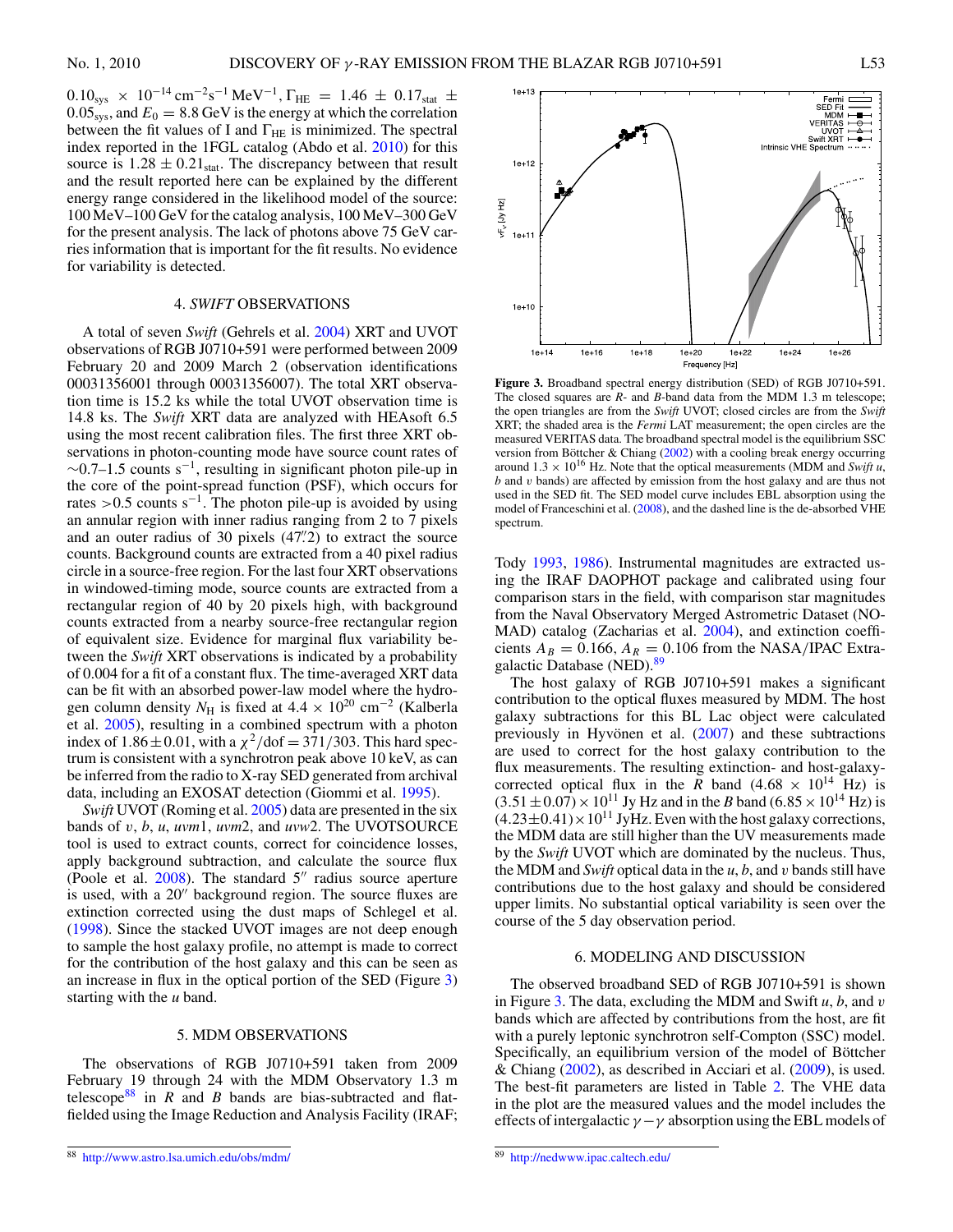**Table 2**

<span id="page-6-0"></span>The Equilibrium Model Parameters for the Purely Leptonic SSC Model That Was Used to Fit the SED of RGB J0170+591

| Parameter                      | Value                                     |  |  |
|--------------------------------|-------------------------------------------|--|--|
| $\gamma_{\min}$                | $6 \times 10^4$                           |  |  |
| $\gamma_{\text{max}}$          | $2 \times 10^6$                           |  |  |
| $e^-$ injection spectral index | 1.5                                       |  |  |
| Escape time parameter          | $\eta_{\rm esc}=100^{\rm a}$              |  |  |
| Magnetic field at $z_0$        | $0.036 \text{ G}$                         |  |  |
| Bulk Lorentz factor            | $\Gamma_{\text{bulk}} = 30$               |  |  |
| <b>Blob</b> radius             | $2 \times 10^{16}$ cm                     |  |  |
| $\theta_{obs}$                 | 1°91 <sup>b</sup>                         |  |  |
| Redshift                       | $z = 0.125$                               |  |  |
| $L_{\rho}$ (jet)               | $4.49 \times 10^{43}$ erg s <sup>-1</sup> |  |  |
| $L_B$ (jet)                    | $1.75 \times 10^{42}$ erg s <sup>-1</sup> |  |  |
| $L_R/L_e$                      | $3.90 \times 10^{-2}$                     |  |  |

**Notes.** Details about the model can be found in the text.

 $n<sup>a</sup> t<sub>esc</sub> = \eta<sub>esc</sub> * R/c.$ <br>b Equivalent to the superluminal angle.

Franceschini et al.  $(2008)$  and the reported redshift of  $z = 0.125$ . De-absorbing the VHE data using the same models results in a de-absorbed spectral index of  $\Gamma_{\text{VHE}}$ ∼1.85.

Many of the model parameters are not constrained by the observations. In particular, the choice of the bulk Lorentz factor (Γbulk) and observing angle (*θ*obs) are somewhat arbitrary and similarly good fits can be obtained using other values. Evidence from portions of the radio structure is supportive of a small observing angle which corroborates the small value obtained here. However, the bulk Lorentz factor derived from these same data is lower (Giroletti et al. 2006). Regardless, the synchrotron portion of the SED always turns over far below the X-ray regime. Therefore, in order to obtain the observed hard X-ray spectrum, a very hard injection index  $(q = 1.5)$  has to be assumed. This poses challenges to standard (first-order) *Fermi* acceleration models (Stecker et al. [2007\)](#page-7-0), and it might indicate second-order *Fermi* acceleration or other modes of acceleration (e.g., shear at boundary layers). The fit requires a rather low magnetic field of  $B = 0.036G$ , far below equipartition. This cannot be remedied even with the choice of a higher Doppler factor.

Additionally, an external-Compton (EC) component was added to the model to see if the resulting fit would improve, or if the system would be closer to equipartition. However, in order to produce an EC peak at sufficiently high frequencies, a very low magnetic field is needed. Thus, the inclusion of an EC component does not lead to an overall improvement of the fit statistically, or with respect to equipartition.

With a photon index  $\Gamma_{\text{VHE}} = 2.69$ , RGB J0710+591 is one of the hardest VHE blazars detected to date. Furthermore, out of the 19 blazars detected by both VHE instruments and *Fermi*, RGB J0710+591 has the hardest HE photon index (Abdo et al.  $2009$ ) and Nieppola et al.  $(2006)$  found that RGB J0710+591 has one of the highest low-energy SED peaks out of a sample of over 300 BL Lac objects and place it in a list of 22 ultra-highfrequency-peaked candidates. Nevertheless, the observed SED is well fit by a purely leptonic SSC model without the need to include an external component.

Observations of the similarly hard ( $\Gamma_{\text{VHE}} = 2.50$ ) and distant (*z* = 0.1396) blazar 1ES 0229+200 (Aharonian et al. 2007) indicated that the EBL density in the mid-IR band was close to the lower limits measured by *Spitzer*. These constraints on the EBL are based on the assumption that the intrinsic spectrum of blazars must have a spectral index of 1.5 or larger.

Thus, if blazars like 1ES 0229+200 and RGB J0710+591 are unusual objects, this assumption might not be valid because their intrinsic spectral indices could be smaller than 1.5. However, the modeling of RGB J0710+591 and other similar blazars indicates that hard-spectrum VHE blazars might not be exotic (i.e., having an intrinsic spectral index less than 1.5) and are part of the general blazar population. Therefore, using VHE observations of hard spectrum blazars to constrain EBL models as done in Aharonian et al. (2007) continues to be a valid undertaking.

The VERITAS Collaboration acknowledges support from the U.S. Department of Energy, the U.S. National Science Foundation and the Smithsonian Institution, by NSERC in Canada, by Science Foundation Ireland, and by STFC in the UK. This research has made use of the NASA*/*IPAC Extragalactic Database (NED) which is operated by the Jet Propulsion Laboratory, California Institute of Technology, under contract with the National Aeronautics and Space Administration.

The *Fermi* LAT Collaboration acknowledges generous ongoing support from a number of agencies and institutes that have supported both the development and the operation of the LAT as well as scientific data analysis. These include the National Aeronautics and Space Administration and the Department of Energy in the United States, the Commissariat a l'Energie Atom- ` ique and the Centre National de la Recherche Scientifique*/* Institut National de Physique Nucléaire et de Physique des Particules in France, the Agenzia Spaziale Italiana and the Istituto Nazionale di Fisica Nucleare in Italy, the Ministry of Education, Culture, Sports, Science, and Technology (MEXT), High Energy Accelerator Research Organization (KEK) and Japan Aerospace Exploration Agency (JAXA) in Japan, and the K. A. Wallenberg Foundation, the Swedish Research Council, and the Swedish National Space Board in Sweden.

Additional support for science analysis during the operations phase is gratefully acknowledged from the Istituto Nazionale di Astrofisica in Italy and the Centre National d'Etudes Spatiales ´ in France.

#### REFERENCES

- Abdo, A. A., et al. 2009, [ApJ,](http://dx.doi.org/10.1088/0004-637X/707/2/1310) [707, 1310](http://adsabs.harvard.edu/abs/2009ApJ...707.1310A)
- Abdo, A. A., et al. 2010, ApJS, in press (arXiv[:1002.2280\)](http://www.arxiv.org/abs/1002.2280)
- Acciari, V. A., et al. 2009, [ApJ,](http://dx.doi.org/10.1088/0004-637X/707/1/612) [707, 612](http://adsabs.harvard.edu/abs/2009ApJ...707..612A)
- Aharonian, F. A. 2000, [New Astron.,](http://dx.doi.org/10.1016/S1384-1076(00)00039-7) [5, 377](http://adsabs.harvard.edu/abs/2000NewA....5..377A)
- Aharonian, F. A., Hofmann, W., Konopelko, A. K., & Völk, H. J. 1997, [Astropart. Phys.,](http://dx.doi.org/10.1016/S0927-6505(96)00069-2) [6, 343](http://adsabs.harvard.edu/abs/1997APh.....6..343A)
- Aharonian, F., et al. 2001, [A&A,](http://dx.doi.org/10.1051/0004-6361:20010243) [370, 112](http://adsabs.harvard.edu/abs/2001A&A...370..112A)
- Aharonian, F., et al. 2004, [A&A,](http://dx.doi.org/10.1051/0004-6361:20035764) [421, 529](http://adsabs.harvard.edu/abs/2004A&A...421..529A)
- Aharonian, F., et al. 2007, [A&A,](http://dx.doi.org/10.1051/0004-6361:20078462) [475, L9](http://adsabs.harvard.edu/abs/2007A&A...475L...9A)
- Atwood, W. B., et al. 2009, [ApJ,](http://dx.doi.org/10.1088/0004-637X/697/2/1071) [697, 1071](http://adsabs.harvard.edu/abs/2009ApJ...697.1071A)
- Berge, D., Funk, S., & Hinton, J. 2007, [A&A,](http://dx.doi.org/10.1051/0004-6361:20066674) [466, 1219](http://adsabs.harvard.edu/abs/2007A&A...466.1219B)
- Böttcher, M. 2007, [Ap&SS,](http://dx.doi.org/10.1007/s10509-007-9404-0) 309, 95
- Böttcher, M., & Chiang, J. 2002, [ApJ,](http://dx.doi.org/10.1086/344155) [581, 127](http://adsabs.harvard.edu/abs/2002ApJ...581..127B)
- Cash, W. 1979, [ApJ,](http://dx.doi.org/10.1086/156922) [228, 939](http://adsabs.harvard.edu/abs/1979ApJ...228..939C)
- Daniel, M. K., et al. 2008, Proc. ICRC, [3, 1325](http://adsabs.harvard.edu/abs/2008ICRC....3.1325D)
- Falomo, R., Scarpa, R., Treves, A., & Urry, C. M. 2000, [ApJ,](http://dx.doi.org/10.1086/317044) [542, 731](http://adsabs.harvard.edu/abs/2000ApJ...542..731F)
- Franceschini, A., Rodighiero, G., & Vaccari, M. 2008, [A&A,](http://dx.doi.org/10.1051/0004-6361:200809691) [487, 837](http://adsabs.harvard.edu/abs/2008A&A...487..837F)
- Gehrels, N., et al. 2004, [ApJ,](http://dx.doi.org/10.1086/422091) [611, 1005](http://adsabs.harvard.edu/abs/2004ApJ...611.1005G) Ghisellini, G., & Madau, P. 1996, MNRAS, [280, 67](http://adsabs.harvard.edu/abs/1996MNRAS.280...67G)
- Giommi, P., Ansari, S. G., & Micol, A. 1995, A&AS, [109, 267](http://adsabs.harvard.edu/abs/1995A&AS..109..267G)
- Giommi, P., et al. 1991, [ApJ,](http://dx.doi.org/10.1086/170408) [378, 77](http://adsabs.harvard.edu/abs/1991ApJ...378...77G)
- 
- Giroletti, M., Giovannini, G., Taylor, G. B., & Falomo, R. 2004, [ApJ,](http://dx.doi.org/10.1086/423231) [613, 752](http://adsabs.harvard.edu/abs/2004ApJ...613..752G) Giroletti, M., Giovannini, G., Taylor, G. B., & Falomo, R. 2006, [ApJ,](http://dx.doi.org/10.1086/504971) [646, 801](http://adsabs.harvard.edu/abs/2006ApJ...646..801G)
- 
- Gould, R. J., & Schréder, G. P. 1967, *Phys. Rev.*, [155, 1408](http://adsabs.harvard.edu/abs/1967PhRv..155.1408G)
- Hillas, A. M. 1985, Proc. ICRC, [3, 445](http://adsabs.harvard.edu/abs/1985ICRC....3..445H)
- Holder, J., et al. 2008, in AIP Conf. Ser. 1085, High Energy Gamma-ray Astronomy, ed. F. A. Aharonian, W. Hofmann, & F. Rieger (Melville, NY: AIP), [657](http://adsabs.harvard.edu/abs/2008AIPC.1085..657H)